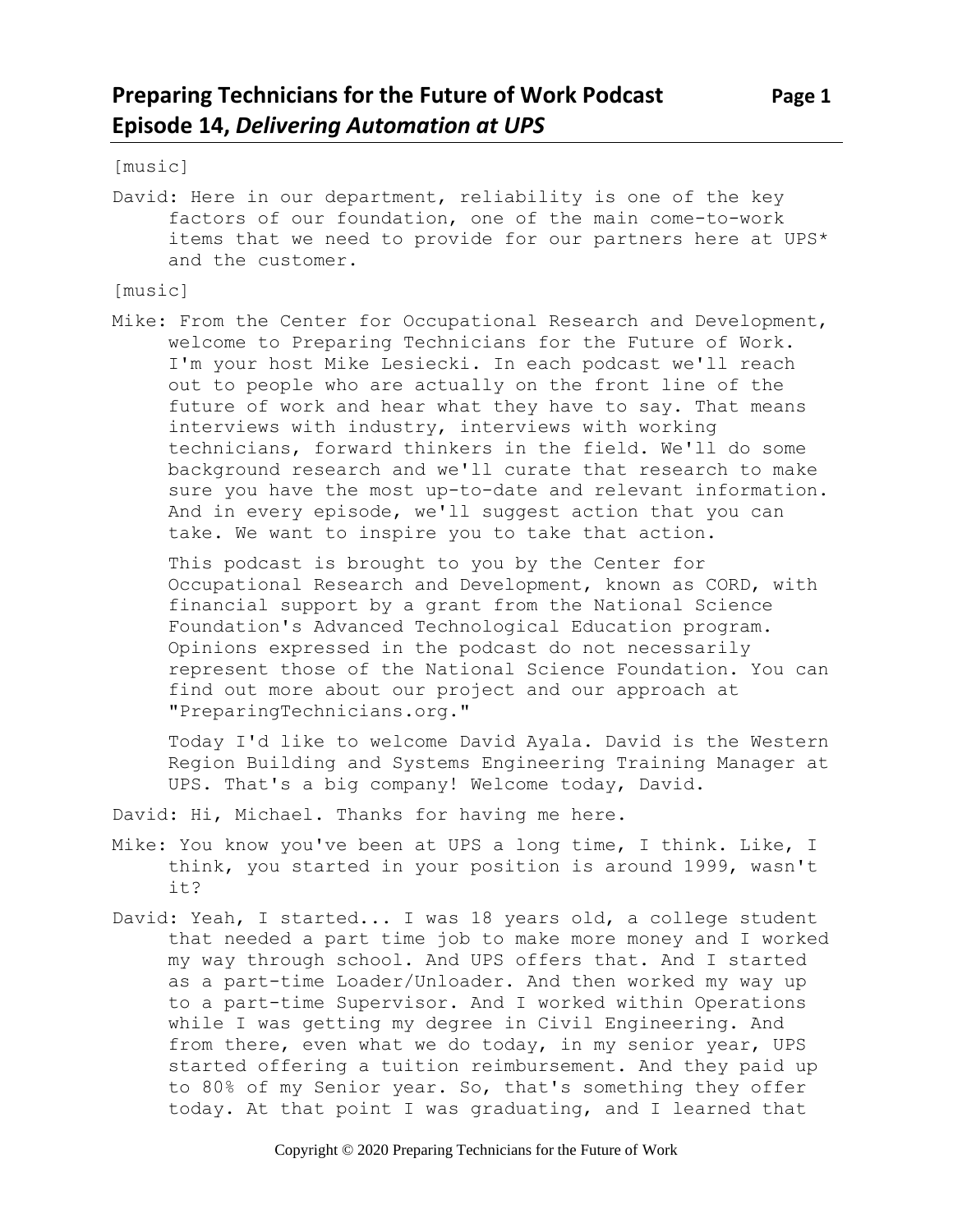#### **Preparing Technicians for the Future of Work Podcast Page 2 Episode 14,** *Delivering Automation at UPS*

there was an Engineering department. And I came on board with that department in '99. And so, I've been an Engineer with UPS since that point. So, I just celebrated my 25th anniversary.

- Mike: You know, it's interesting that you have this long-term perspective. You've seen...must be huge changes. In particular today, I'd like to talk to you about, well let's say, Automation at UPS. You must have seen a lot of changes as the company is moving very strongly in that automation space.
- David: When I started UPS, I was offered a dollar more if I memorized the first three digits of all the zip codes in the nation, and so I went for it! So, just think of all the staffing we needed in order to pick up a box and see "010" needed to go to Boston, Massachusetts to a zip code with "100" going to New York. Or "196" going out to Philly. And then now, today with automation, that the fact that we can have a computer immediately read zip codes, know where it needs to go. And, through the PLCs, that now we have a mechanical operating arm, instead of my hand, my arm, reading upside down, or whatever, it is all done between the camera scanners and the mechanical devices that will be out in the field to move those packages over, divert it to another conveyor belt. So, absolutely amazing, and where we've been, and how we can operate more efficiently now.
- Mike: So, what this really has meant, besides that huge bump in efficiency and everything that's associated with that, it must have changed the view that UPS has of the workforce, especially the technician-level workforce, of what you might expect from them coming into a place at UPS. What do you look for? And how do you know what to look for in your workforce?
- David: That's a great point because there's a couple of things that we are absolutely looking for, is: those people are ready to go to work. We at UPS are really known for our hard work, and protecting "the shield," and you know, when you say you "work at UPS," it's something that you're known for: hustle, integrity, somebody that's going to take a package from point A and get it over to point B. And so, in this transition of going automated, from this place that we were just operating with just standard motor control, we ended up doubling, to almost tripling our staffing with automation. So, every building that has gone automated... Our typical building of—let's say four mechanics, one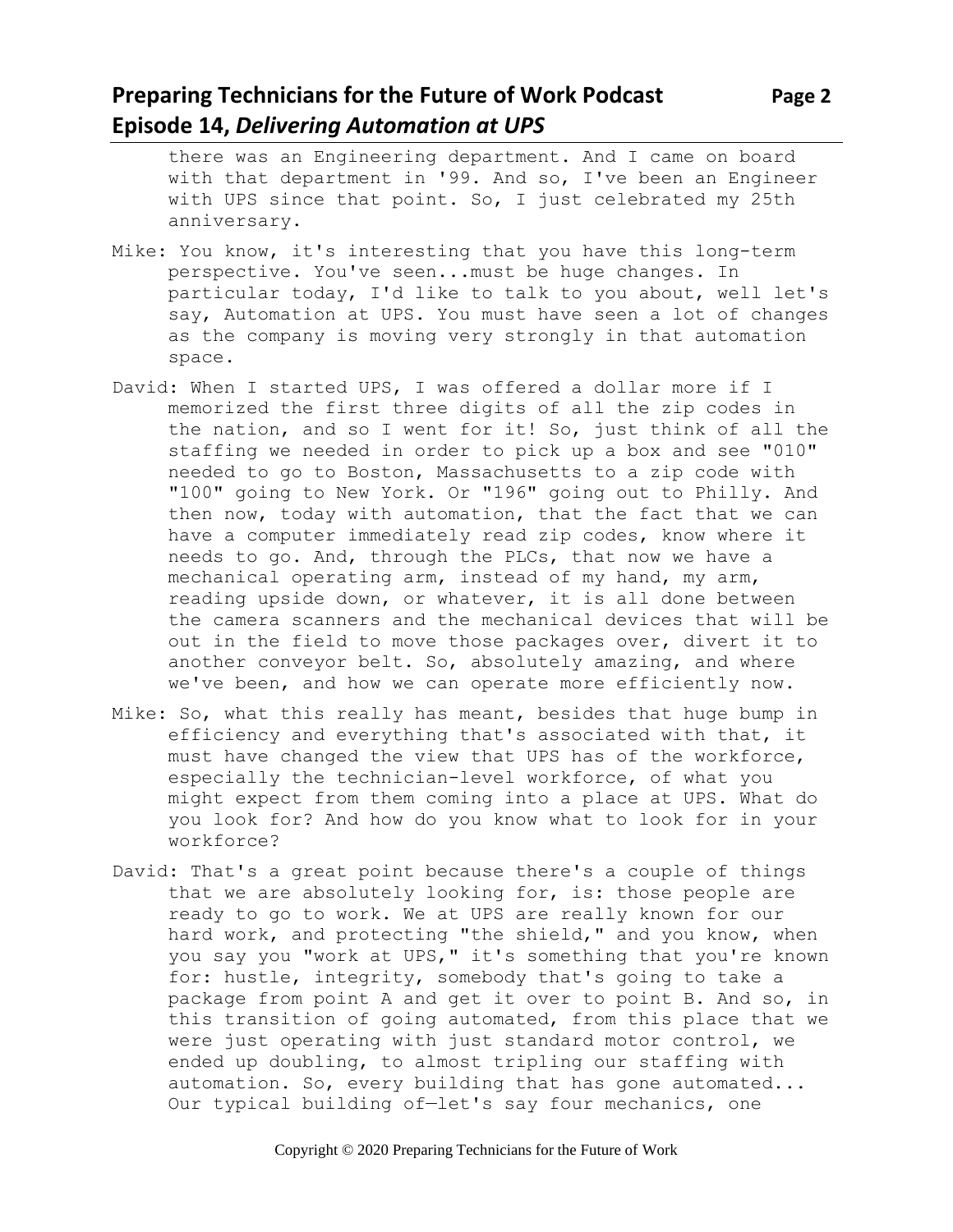## **Preparing Technicians for the Future of Work Podcast** Page 3 **Episode 14,** *Delivering Automation at UPS*

supervisor—started doubling or tripling. Because of that operating efficiency, we ended up running that building longer and longer. And with the immense development of eCommerce, and the deliveries going out to homes instead of businesses, and especially during the Christmas time, where we would typically move 18 million packages a day throughout the year, we are now moving 36 million for about an eight-week period. So, we've seen a tremendous shift in what our staffing model looks like, our capacity challenges.

- Mike: You know, David, I just want to reemphasize the point you just made. The conventional wisdom is "automation is taking away jobs." While certainly that's true for some level jobs. But what you're saying is the high automation levels in your facilities are increasing your workforce by as much as a factor of two or three.
- David: Yeah, for sure on the engineering side. And back, let's say just 10 years ago, we were probably moving about 10 million packages a day. And so, the fact that, you know, now as we're crossing the 30 million threshold during the Christmas time, what we're doing is we're just spreading out our footprint in the nation, in metropolitan areas. And so, when we're building a new building, the need for as many people as we had before isn't there. But on the technician engineering sense, it's doubled! So, our department has pretty much tripled in the last five years.
- Mike: So, when you look for people to fill that need, number one... Let's suppose I'm in a job interview. What are you looking for in my skillset? Do you want like electromechanical skills? Are you looking for someone who understands PLC programming? Ladder logic programming? Are you looking for a high-level person that can do preventive or even predictive maintenance based on data streaming out of the devices? What are you looking for?
- David: Good questions. And really, we're not looking for a onetrick pony. But somebody that can handle their own on the electrical side. Troubleshooting when we have an issue out in the field. That they're good mechanically. That they can tell the difference in their Allen wrenches and know where to go. And know which ones are typically used to the point that they are comfortable with welding. Especially in a what I like to say—a "battlefield moment," where the packages need to get out. There's a lot of customers that could be easily affected. One conveyor belt can move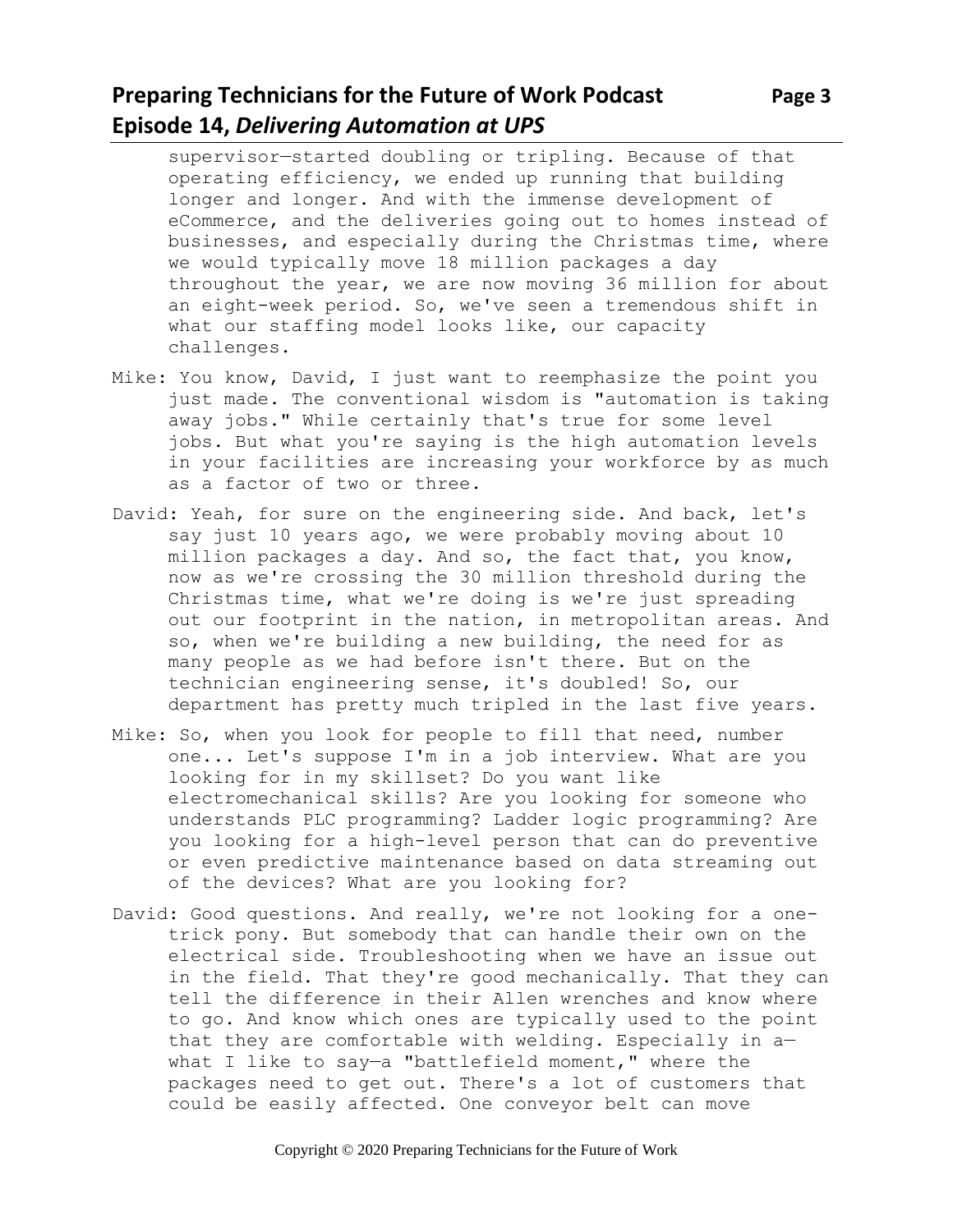# **Preparing Technicians for the Future of Work Podcast Page 4 Episode 14,** *Delivering Automation at UPS*

typically about 8,000 packages an hour. And so, there are a lot of people that are affected.

And you know, think: one package has two customers. The one that sent it, and the one that's receiving it. And with the one that's receiving it, if it's a gift for a child, we may have a chance to negatively impact the future of UPS and what they think of UPS when they get that pair of sneakers, you know.

- Mike: You know, you mentioned you're looking for a certain level of education. Are you finding the technical programs at the colleges, the community colleges, the private technical colleges? Are you getting the skills that you need? Or, if you had to go in and tweak those programs, you would say, "Oh boy, I wish they had more electromechanical stuff." What's your view of the people that are coming to you?
- David: I think there are times that the material may be buzzed through really fast. And they're not getting that lab experience.

I went to a polytechnic university, Cal Poly Pomona, and we really harped on that idea that you're not just going to learn it here in class. You are going to spend time in the field or in the lab. I've learned testing water, doing soil samples, and building basic electrical circuits, and getting that experience. And so, from the school's perspective, they're actively coming up with ways to do that: to get exposure to the equipment, that they can handle their own, that they can pull away, and watch, and they can get feedback on how they did.

They may be by themselves at 10:00 PM. And, next thing you know, the conveyor is not working. Or the HMI goes down. And how are they going to hang in that moment? And can they be trusted?

And then ultimately that they can work safe. Because if somebody's not troubleshooting that fuse correctly, they got the wrong setting in place, they are in a live panel and they don't think they're in a live panel—we got problems! And we want to make sure people are safe. And we don't want to hire those liabilities that are going to injure somebody else at the same time.

So, those are some high concerns that I have with the students coming out of school. Then we have a standard test that comes in. The individual that applies would take a

Copyright © 2020 Preparing Technicians for the Future of Work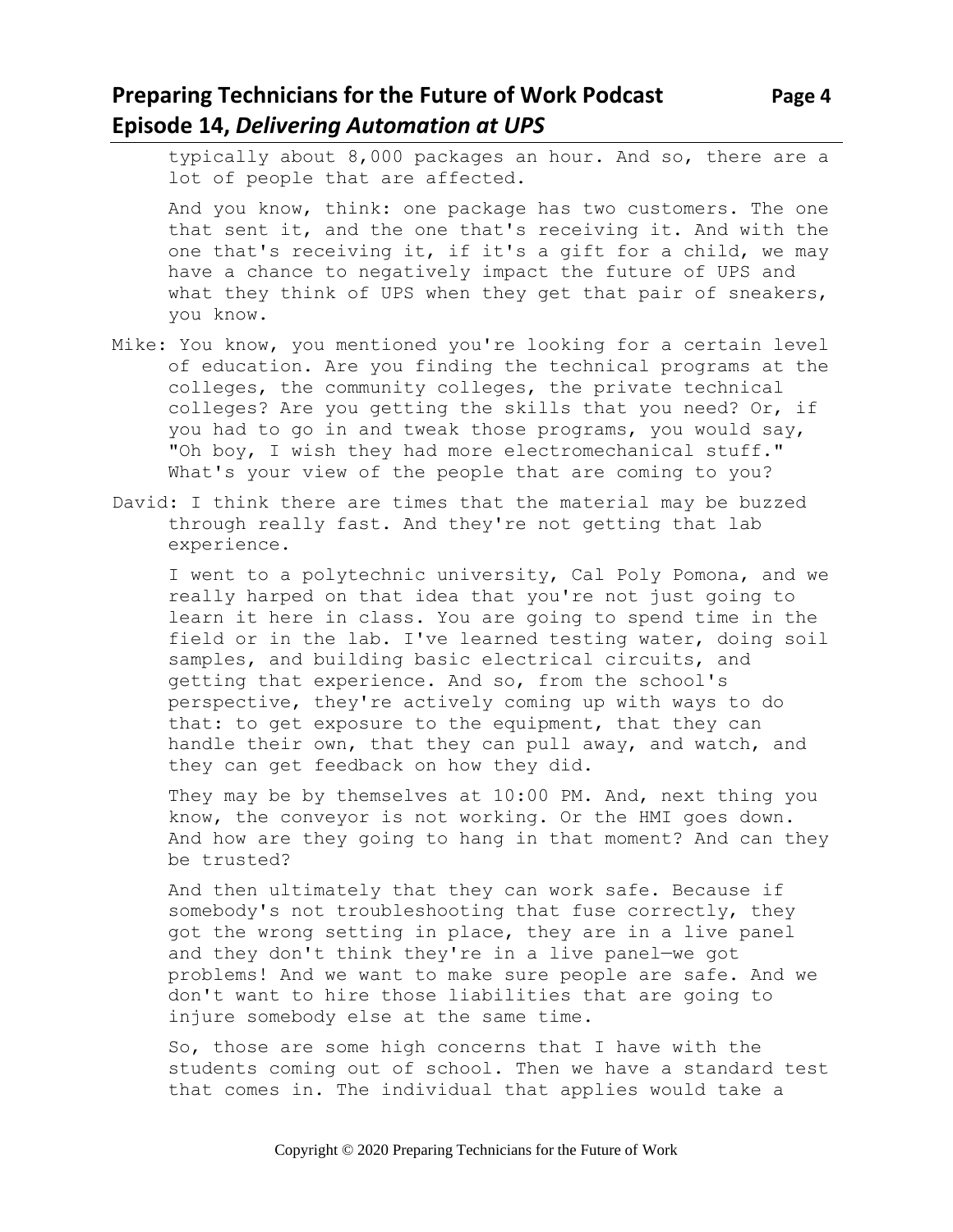### **Preparing Technicians for the Future of Work Podcast** Page 5 **Episode 14,** *Delivering Automation at UPS*

written test to just filter out if they have a background in this or not. And then there's a hands-on test. That they pass that, and then they're doing that with a management person, or a group of folks, and they go around to like five different stations, demonstrating they know how to weld, that they know how to troubleshoot, that they know how to follow directions, that they know the basics of some mechanical elements. And then there's an interview. Going over safety procedures. How they would handle different scenarios. And then all that is based off of a score. And then depending on that score, they'd be eligible for the next opening that is there.

- Mike: Gotcha. That's a pretty straightforward interview process. And I think it really sends a message. If a student was studying, and hoping to go to work at a place like UPS, they'd want that multi-set of skills, including welding, and ability to troubleshoot, and electromechanical side as well
- David: As a management person, I'm looking to get a well-rounded team to protect the other individuals and make sure everyone's carrying their own weight.
- Mike: Excellent. So, we talked a lot about what you're looking for today, and UPS's drive towards automation. So, get out your crystal ball, think maybe 24 months out, maybe a little bit longer. What do you see then? What's the future look like for this workforce that we've been talking about?
- David: Well, that's a good question. You know, I would like to see more on the predictive maintenance side. I think there's many times that we can be on the reactive elements. And I would like to see the curriculum and those in the future start to see ways that we can be more predictive. And I say that because e-commerce is not changing. And the high strain on the requirements of an engineer, the requirements on our equipment, the strain and pull that our downtime is becoming very minimal.

And you just imagine what the airlines have gone through with aircraft, and keeping them reliable, and keeping them profitable, and, you know, highly paid pilots, to a lot of customers that want to use this equipment to fly from point A to point B. And that they're always in the air, and highly utilized, but that they're highly predictive in order to avoid a catastrophic event.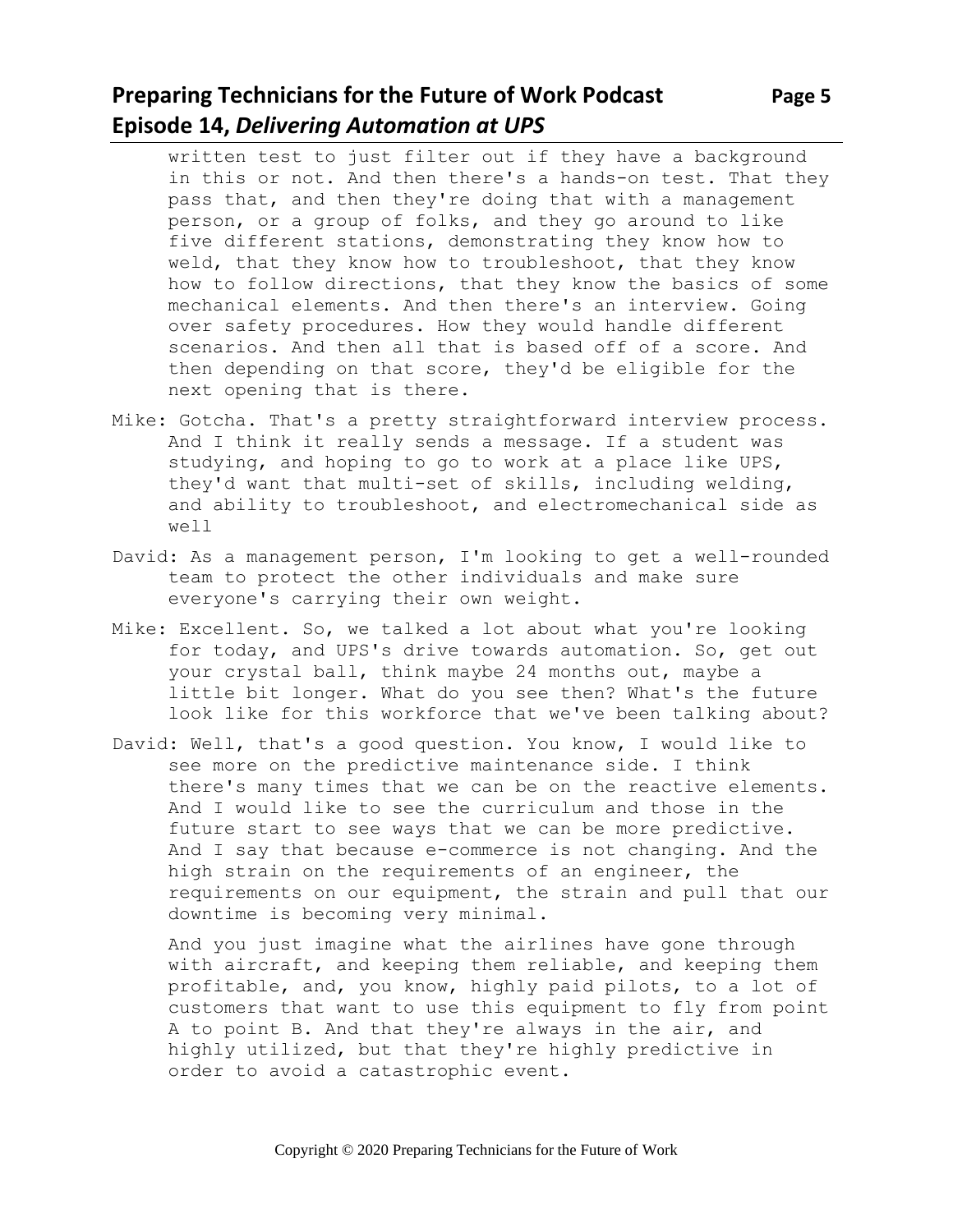## **Preparing Technicians for the Future of Work Podcast** Page 6 **Episode 14,** *Delivering Automation at UPS*

And the place I know that I'm concerned about, and there's many others, that we can also come to this point, a worldclass maintenance. That we can come to this point of predictive failure instead of running something to a failure; or we're flying by the seat of our pants four to five days out; or certainly within 24 hours we know something's gonna fail. I mean, all those are good scenarios to some degree, but the more reliability that we can paint, and keep the building running, but the challenge of minimal downtime.

What are ways that we can, I guess, develop a better mouse trap and see that functioning at a higher level? And you know, 2 to 5 years and see more development in this area. Because you're seeing that with the low resources, or low unemployment rates. I think getting the staffing, getting qualified folks, getting folks in the trade and vocational schools, is all going to be a challenge. But the higher quality that we can get out of that and in ways that we can develop a future in this area, I think we're going to see a lot of profitability and more things that we could do that we never even thought of because of the current things that have been in front of us like huge mountains.

- Mike: You know, even though I promised, David, that was going to be the last question, I can't resist asking...
- David: [laughing]
- MIke: I know. I can't resist asking one more. When you talked about equipment efficiency and minimizing downtime, do your employees...are they tuned into factory metrics? Like maybe overall equipment efficiency? Do they know what they're doing directly drives that company's business model? Do they have a sense of that? Do you give them a sense of that?
- David: Sure. Our system reliability is printed out on the top right corner of their timecard every day. So, that is one way that we've communicated the runtime hours per breakdown-—is what we've called it. We've defined a breakdown as 15 minutes. But we are now moving over to a more industry standard of "system effectiveness. We are rolling this out this year. So we're in a transition. Transitional vocabulary. Transition of the matrix. And certainly, the matrix of old is still on their timecard today.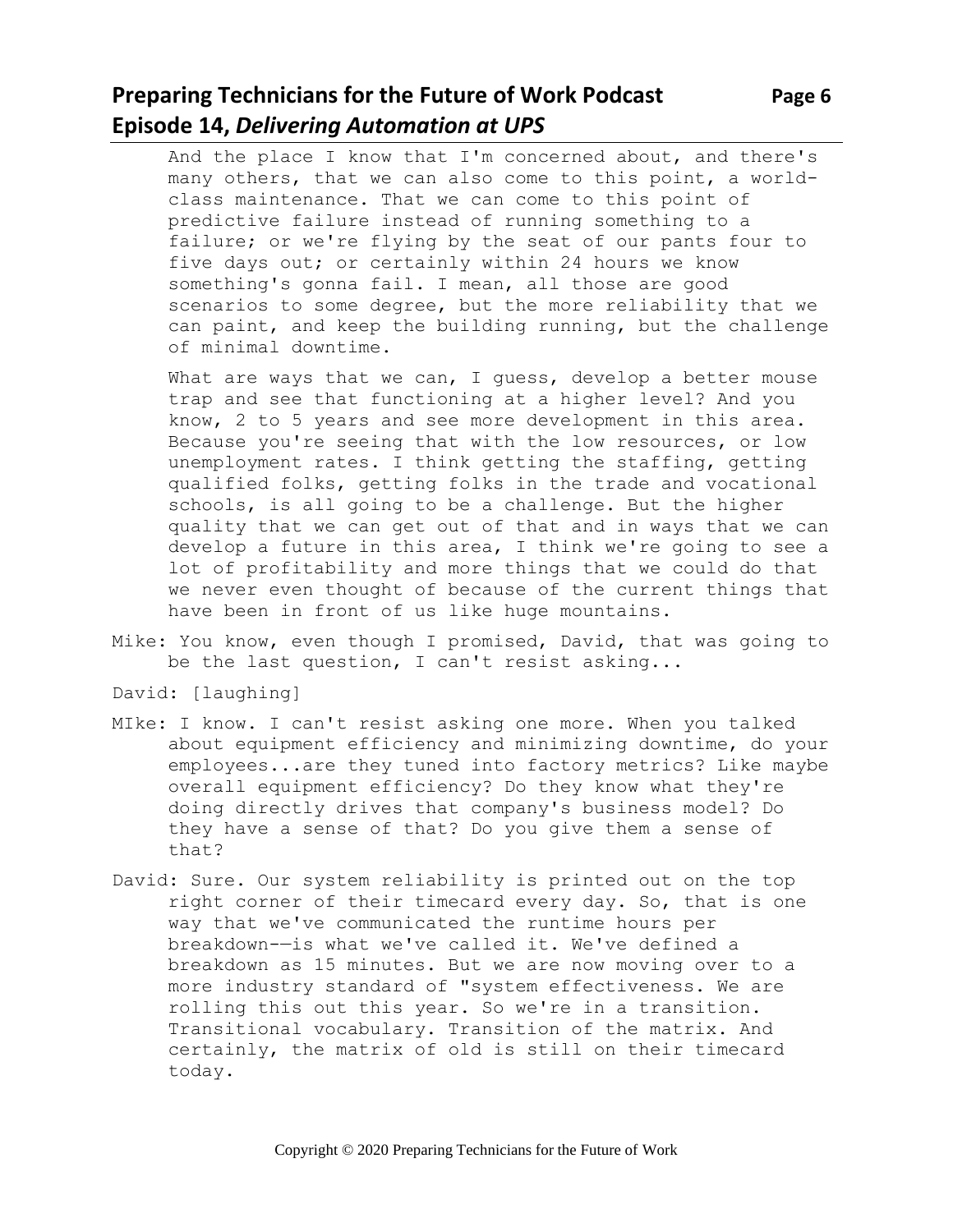### **Preparing Technicians for the Future of Work Podcast Page 7 Episode 14,** *Delivering Automation at UPS*

But where we're going to, is that one main line conveyor that carries 8,000 packages an hour. Is it as important as that little itty-bitty conveyor that's 10 feet, that moves 2000 packages in a 4-hour time span? You know, well, the answer is "No," because that main conveyor feeds the little itty-bitty conveyor.

So, we are now looking to rate and rank that differently. Where before, as of last year, any breakdown was a "breakdown." Anything that was 15 minutes, that's what we were targeting and looking for. And it was widely known. But in a different way to evaluate and look at the predictive side of it, too. How are we operating effectively with these main components that could catastrophically affect service? We are now changing that matrix. And it's something that we're embracing today. And we're probably gonna need to get it out over and over. And explain it in a way that our folks feel empowered. That they can see different ways to look at it. And we can start hearing ideas on how we can improve what we do.

And here in our department, Building and Systems Engineering, reliability is one of the key factors of our foundation, one of the main come-to-work items that we need to provide for our partners here at UPS and the customers.

- Mike: Sounds good. You know David, for the educators that are listening on the podcast today, I hope they'll think about how they help their students prepare to come into an environment like this. And everything from understanding this interplay of reliability in factory performance and bottom line of the business. I think that's an important thing that they can potentially bring into their education programs. And maybe, in the end, that workforce that comes to you has a faster time to productivity on your side.
- David: Excellent. I'd love to see that. And I appreciate those schools that are going for it. And, for me personally, I've been going to the high schools, going to the junior highs, to talk about these jobs that are there and that the schools are going for it. There's grants that are developing these programs. And we'd love to continue to try to partner up in these areas to support it, talk in formats such as these.

And there are at least 18 other Training Managers spread throughout the country. And I'm one of two West Region Training Managers. And there's two in the East. And we're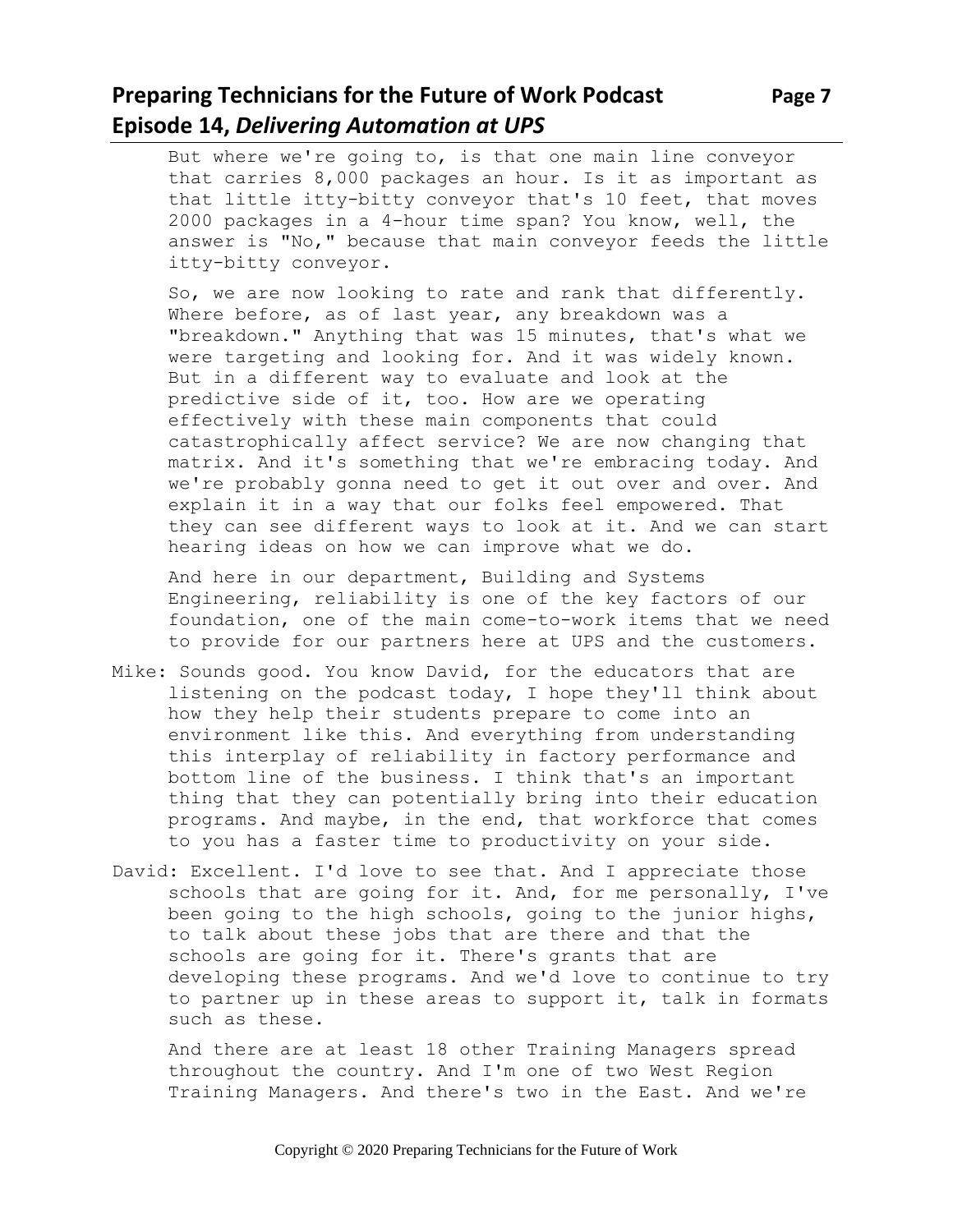### **Preparing Technicians for the Future of Work Podcast** Page 8 **Episode 14,** *Delivering Automation at UPS*

highly concerned about the workforce and what the future looks like. So, reach out to us. We're more than happy to get out there. And even mentor. And just even see what UPS can provide, let alone those that just need a part-time job. We have tons of those. And in the metropolitan areas, there's a lot of places that help pay for school. So, they can be in a junior college in these schools, just loading and unloading packages, getting exposure, and helping to pay for school while they seek this trade or these vocations.

Mike: That's a great wrap up, David. And watch out what you ask for. I mean, we could have people knocking on your door or your colleague's door, saying, "Hey, how about me here?" But that would be good, I think. Yeah, if it works!

David: Yes, it would. And we'll be ready!

Mike: Good. As I listened to you today, boy, was I struck by that UPS work ethic that came through your discussion of what you're looking for in the people that work there. Do you want people that are really willing to work? And work hard? And you're willing to compensate accordingly. That sounds very good.

And I also, David found it interesting when you talked about that "battlefield moment," right? And suddenly, in my mind, there was a UPS plane waiting on the tarmac there. And you've got a technician finalizing, or trying to get something back online. Very exciting to think about that sort of thing.

- David: Yeah, absolutely. And that's it, on a daily basis. And we are now going to a six-day operating week—right now. And so, it's even happening, even more today.
- Mike: All right. Colleagues, we've heard, from David today from UPS, talk about that increasing level of automation that's driving their business. Also, increasing the numbers of certain segments of their workforce to a rather large extent. And what they're looking for on the workforce that comes in that wants to work with their company. David, thank you again, for being part of the podcast. It's just a pleasure talking to you.

David: Likewise. Thank you very much.

Mike: Goodbye, then.

[background music]